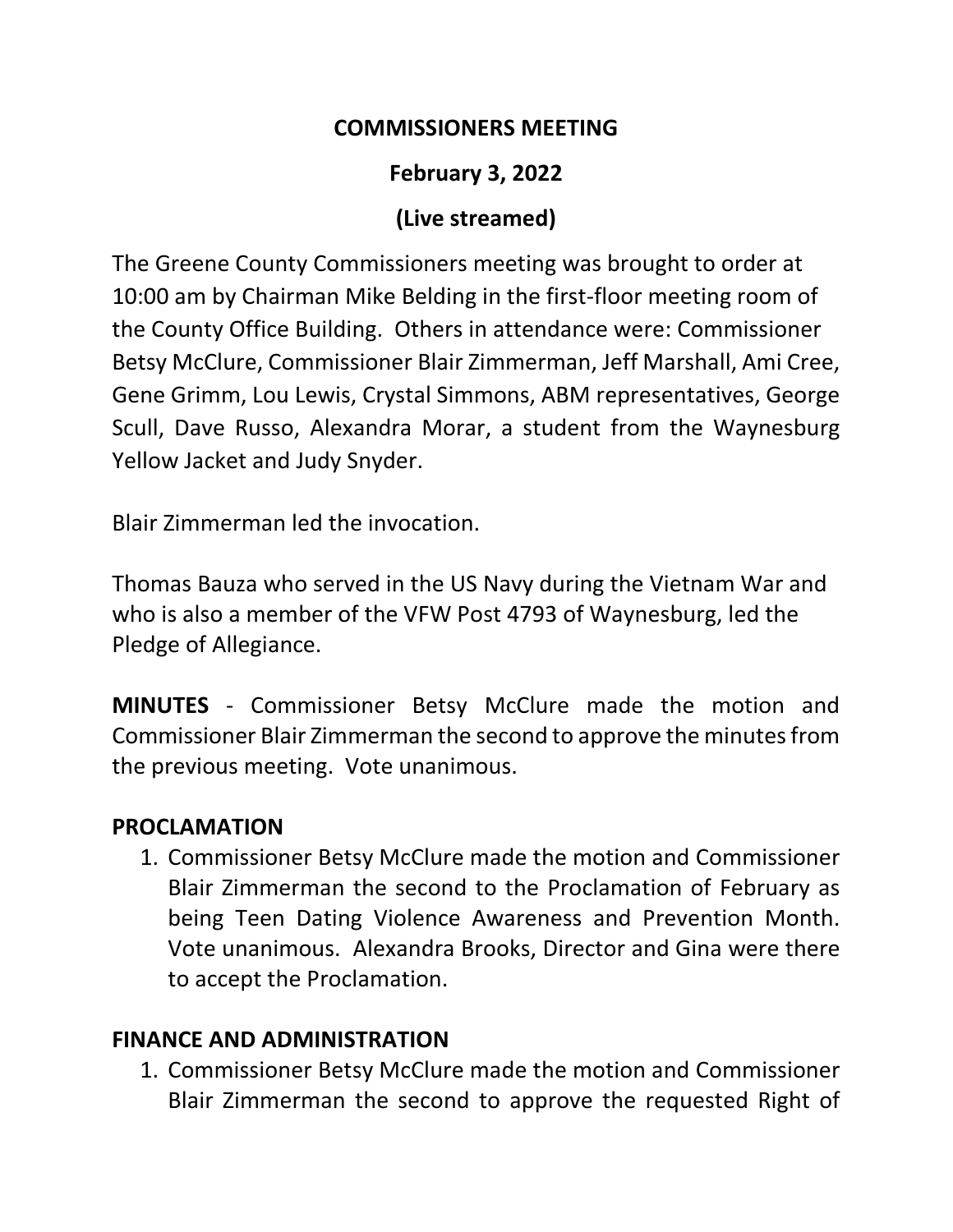Way and Temporary Construction Easement from PennDot to the County of Greene in the amount of \$1,100. Vote unanimous.

2. Commissioner Betsy McClure made the motion and Commissioner Blair Zimmerman the second to approve the project status update from ABM regarding current projects for the County of Greene. **PUBLIC COMMENT:** Tyler Nichols spoke on how ABM has been meeting with the Commissioners to identify areas of critical need as well as improvement for air quality within the County buildings. The Commissioners are reviewing those projects and putting a plan into place. Vote unanimous.

## **BRIDGE**

**1.** Commissioner Betsy McClure made the motion and Commissioner Blair Zimmerman the second to approve the Agreement of Sale between Hans Mohr and the County of Greene to purchase a portion of property designated as required right-of-way and temporary construction easement, in addition designating Chief Clerk Jeffrey A. Marshall as signatory to the Settlement Statement, Deed and any other related documents. The cost of this acquisition is \$505.63. Vote unanimous.

## **CDBG**

- 1. Commissioner Betsy McClure made the motion and Commissioner Blair Zimmerman the second to approve the following FASBA Grant Awards: Vote unanimous.
	- a. Jefferson Hotel Inc. in the amount of \$50,000.
	- b. Hydraulic Solutions and Machine Fabrication Inc. in the amount of \$21,333.41.

# **CYS**

1. Commissioner Betsy McClure made the motion and Commissioner Blair Zimmerman the second to approve the Rate Change Agreement between Auberle and CYS for the FY 21/22 for both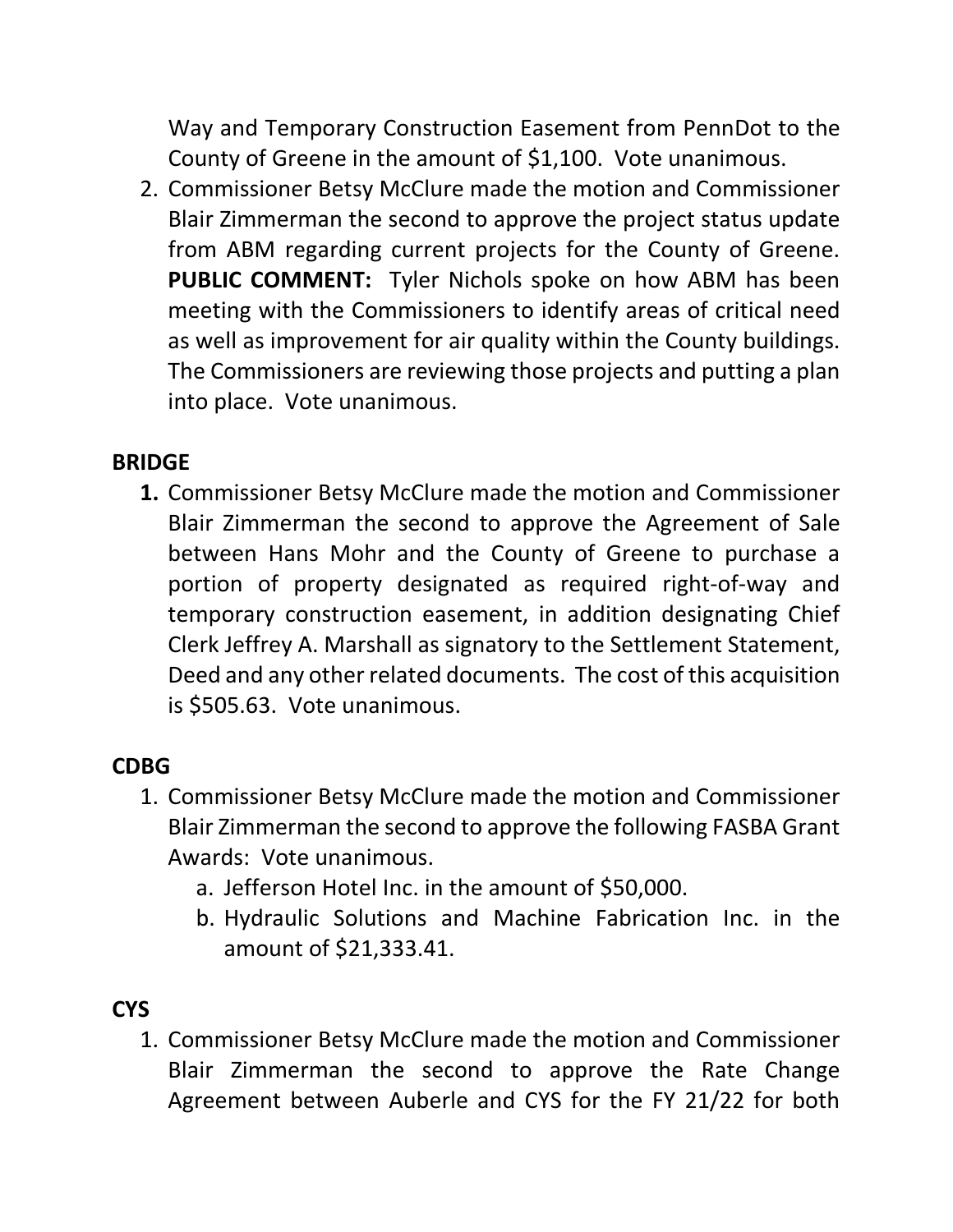program contracts. The day rate of \$116.38 will be effective October 1, 2021, a decrease from \$146.26 per day. Vote unanimous.

# **COURTS**

1. Commissioner Betsy McClure made the motion and Commissioner Blair Zimmerman the second to approve the agreement between Advanced Communications Co. and the Greene County Courthouse for a maintenance agreement covering their telephone equipment for the period of January 30, 2022 to January 30, 2023 in the amount of \$502. Vote unanimous.

# **EMA**

- 1. Commissioner Betsy McClure made the motion and Commissioner Blair Zimmerman the second to approve the agreement between the Pennsylvania Emergency Management Agency (PEMA) and the County of Greene for the Federal Fiscal Year 2021. The Emergency Management Performance Grant Agreement effective October 1, 2020 to March 30, 2022 in the amount of \$68,496.00 (Federal Funds), as well as designating Chief Clerk Jeffrey A. Marshall as signatory. Vote unanimous.
- 2. Commissioner Betsy McClure made the motion and Commissioner Blair Zimmerman the second to approve the agreement between Mission Critical Partners and the County of Greene for the enhancement of existing dark fiber network to our Emergency Services Internet Protocol network (ESInet). This will improve the reliability and diversity of the existing ESInet that is serving shared CAD, call-handling, GIS and radio services at a cost of \$130,028. Vote unanimous.

## **HUMAN SERVICES**

1. Commissioner Betsy McClure made the motion and Commissioner Blair Zimmerman the second to approve the Contract Amendment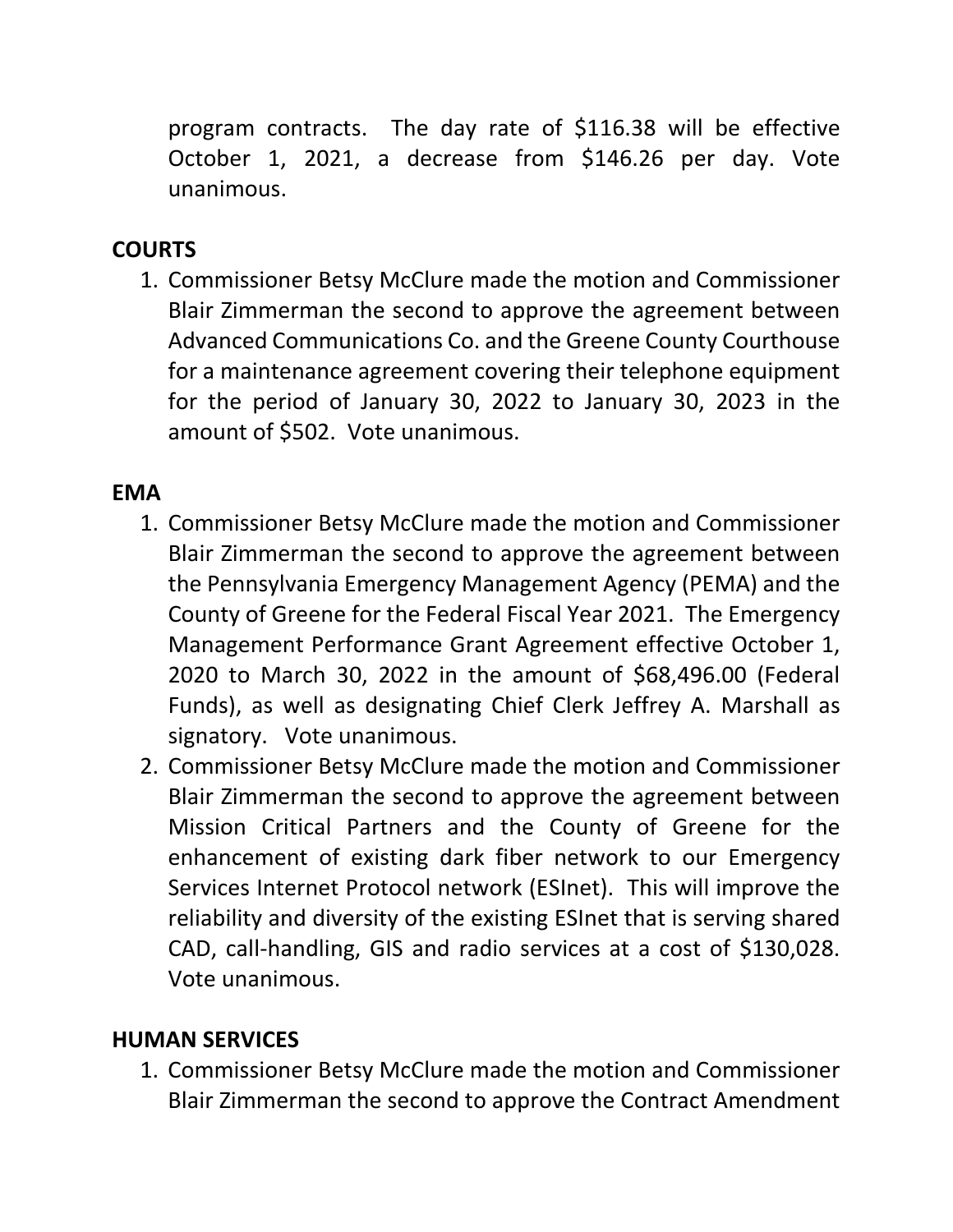for Intermediate Unit One, Partial Program Startup FY 20/21 at the new contract amount of \$214,629.73. Vote unanimous.

- 2. Commissioner Betsy McClure made the motion and Commissioner Blair Zimmerman the second to approve the Contract with PA Parent and Family Alliance on behalf of Allegheny Family Network for August 30, 2021 – August 30,2022 in the amount of \$32,500 for the Systems of Care Grant deliverables. Vote unanimous.
- 3. Commissioner Betsy McClure made the motion and Commissioner Blair Zimmerman the second to approve the Contract with Brighton Rehabilitation and Wellness Center for 1/1/2022 – 6/30/22 not to exceed \$25,500 for their Long-Term Residential Facility. Vote unanimous.

## **IT**

- 1. Commissioner Betsy McClure made the motion and Commissioner Blair Zimmerman the second to approve Quote #010306 from AEC Group, LLC for the annual renewal of the County's Server Backup Software in the amount of \$4,081.76 to be paid for from the IT General Fund as well as designating Chief Clerk Jeffrey A. Marshall as signatory. Effective January 25, 2022. Vote unanimous.
- 2. Commissioner Betsy McClure made the motion and Commissioner Blair Zimmerman the second to approve the agreement between CityNet and the County of Greene for a  $3<sup>rd</sup>$  party review of IT Security and Risk Assessment in the amount of \$5,000. Effective January 26, 2022. Vote unanimous.

#### **LIQUID FUELS**

1. Commissioner Betsy McClure made the motion and Commissioner Blair Zimmerman the second to approve the agreement between the Enterprise and County of Greene for a 2021 Ford F-550 Truck. Lease rate is \$1,535.34 per month for 60 months with \$18,023.00 payment for associated Dump, Plow and Spreader. Funding Source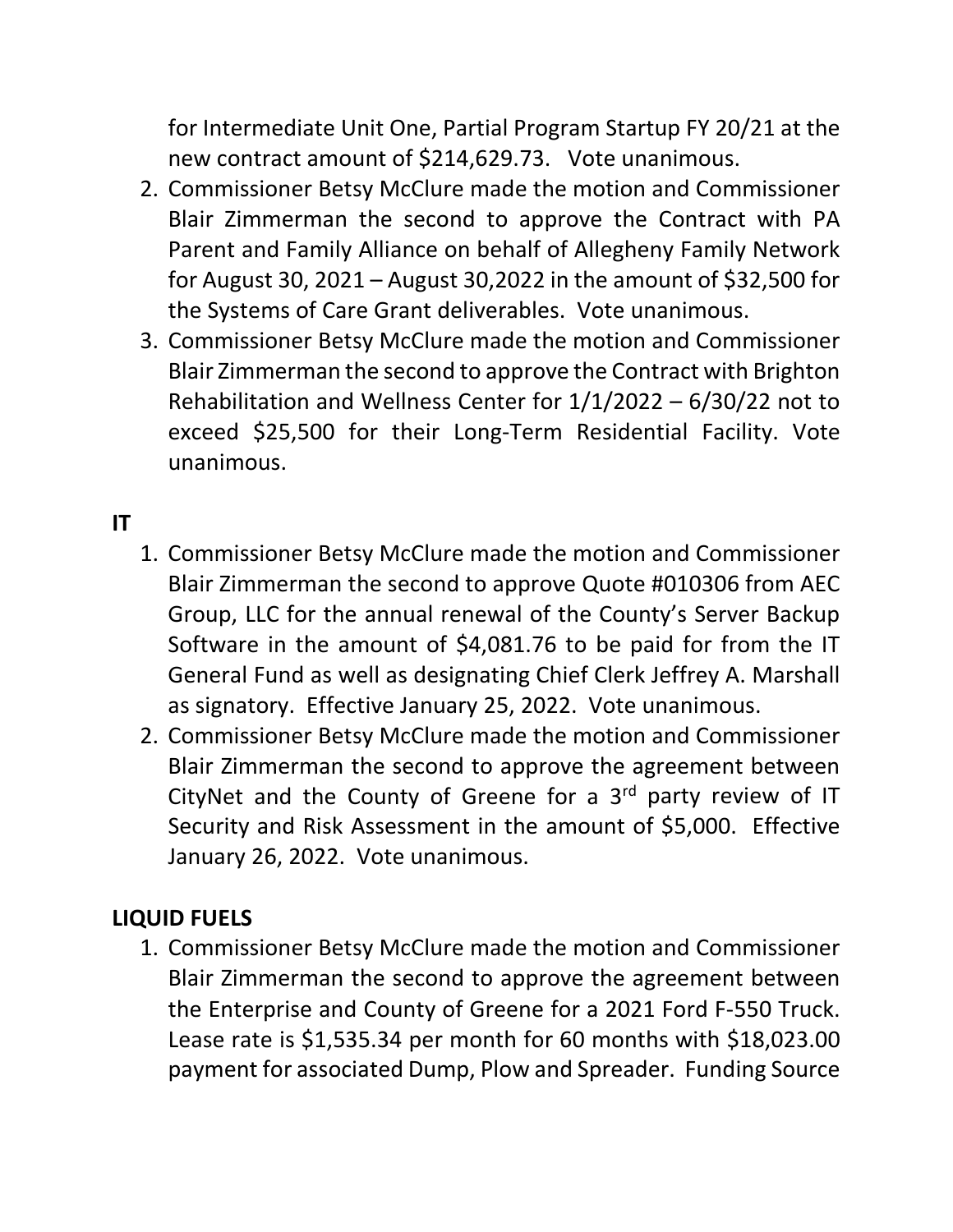Liquid Fuels County Use Funds. Effective 1/25/2022. Vote unanimous.

## **PARKS AND RECREATION**

1. Commissioner Betsy McClure made the motion and Commissioner Blair Zimmerman the second to approve the agreement between Community Foundation of Greene County and Parks and Recreation for establishing a sub-fund in which to deposit and disperse designated grants and/or donations for Parks and Recreation. Vote unanimous.

## **PLANNING**

1. Commissioner Betsy McClure made the motion and Commissioner Blair Zimmerman the second to approve the guidelines by which the PIONEER leveraging Program will adhered to. Guidelines include Eligibility, Program Requirements, Application Procedures and Process of Accessing Funds. Vote unanimous.

# **REDEVELOPMENT AUTHORITY**

1. Commissioner Betsy McClure made the motion and Commissioner Blair Zimmerman the second to approve the agreement between the Pennsylvania Housing Finance Agency and the County of Greene for the 2021 PHARE Grant Agreement in the amount of \$700,000 for the Blight to Bright Program. Effective 1/26/2022. Vote unanimous.

#### **SHERIFF**

1. Commissioner Betsy McClure made the motion and Commissioner Blair Zimmerman the second to approve the agreement between Permitium, LLC and the County of Greene for a User License Agreement to allow for Online Weapons Permit Applications with an effective date of April 28, 2022 to April 27, 2023. This is at no cost to the County. Vote unanimous.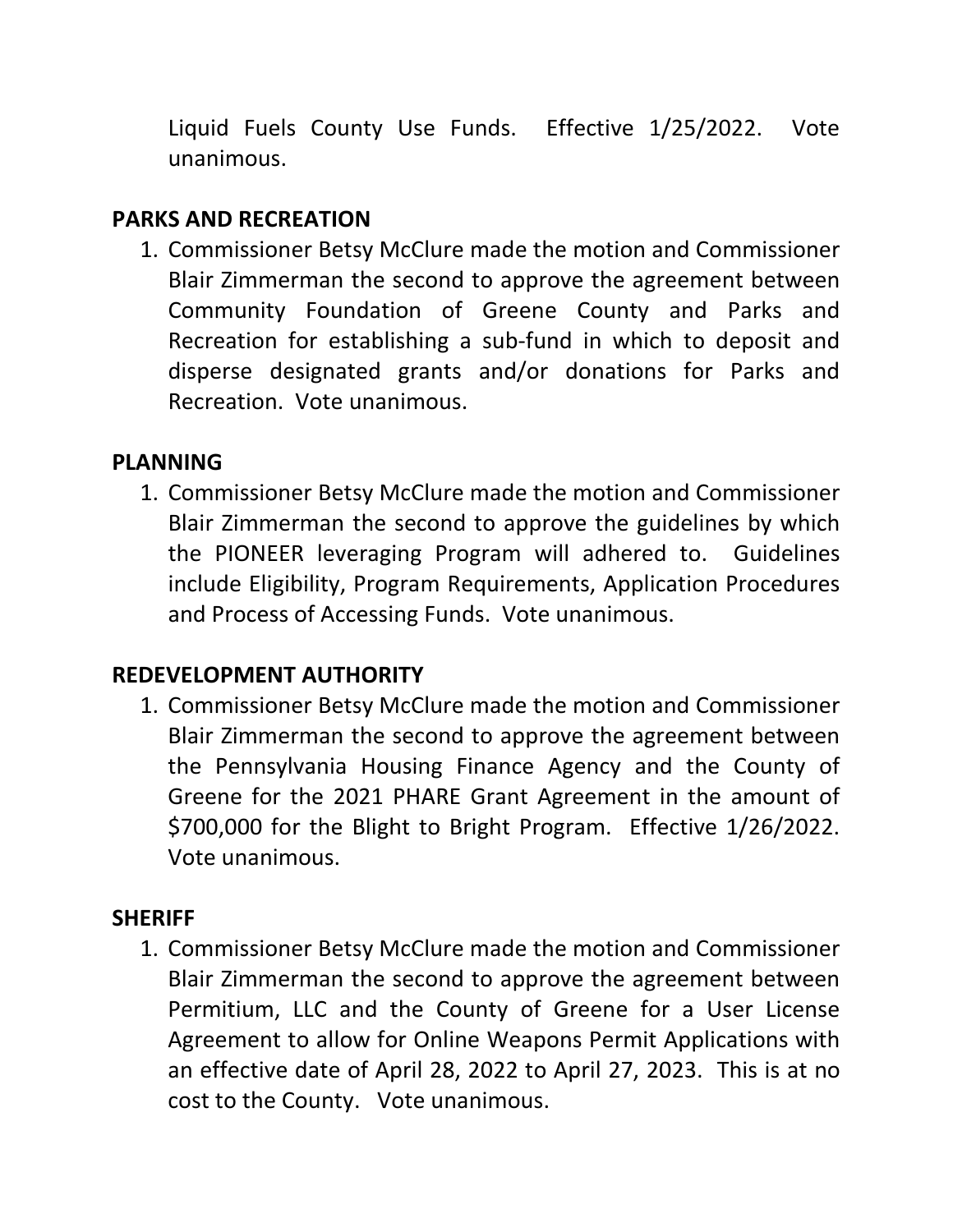#### **TAX ASSESSMENT**

**1.** Commissioner Betsy McClure made the motion and Commissioner Blair Zimmerman the second to approve an Intergovernmental Cooperation Agreement between the Borough of Waynesburg, Central Greene School District and the County of Greene to retain a Certified Appraiser regarding the Tax Assessment Appeal filed on behalf of Gateway Senior Housing, LP. With the County's share being 33.33%. Vote unanimous.

## **NOTICES**

- 1. Pennsylvania Department of Environment Protection has received an application to revise coal mining activity Permit No. 30841316 from Consol Pennsylvania Coal Company for its Bailey Mine & Prep Plant Operations 10L Panel Degas Boreholes for additional 16.3 acres of surface permit area. Proposed work includes installation of four boreholes, access roads, stockpiles, and erosion and sedimentation control facilities. Richhill and Aleppo Townships.
- 2. Civil & Environmental Consultants, Inc. (CEC) on behalf of CNX Gas Company, LLC and CEC is submitting a revision to an existing water management plan associated with oil and gas exploration to the PADEP. The water management plan revision is for a water withdraw site from a SPWA existing waterline tap located near the intersection of Portal Road (T-487) and Greenhouse Road (T-510), Franklin Township.
- 3. Civil & Environmental Consultants, Inc. (CEC) on behalf of Columbia Gas Transmission, LLC and CEC is submitting a Chapter 105 General Permit Registration for Maintenance, Testing, Repair, Rehabilitation, or Replacement of Water Obstructions and Encroachments (GP-11) and Temporary Road Crossings (GP-8) to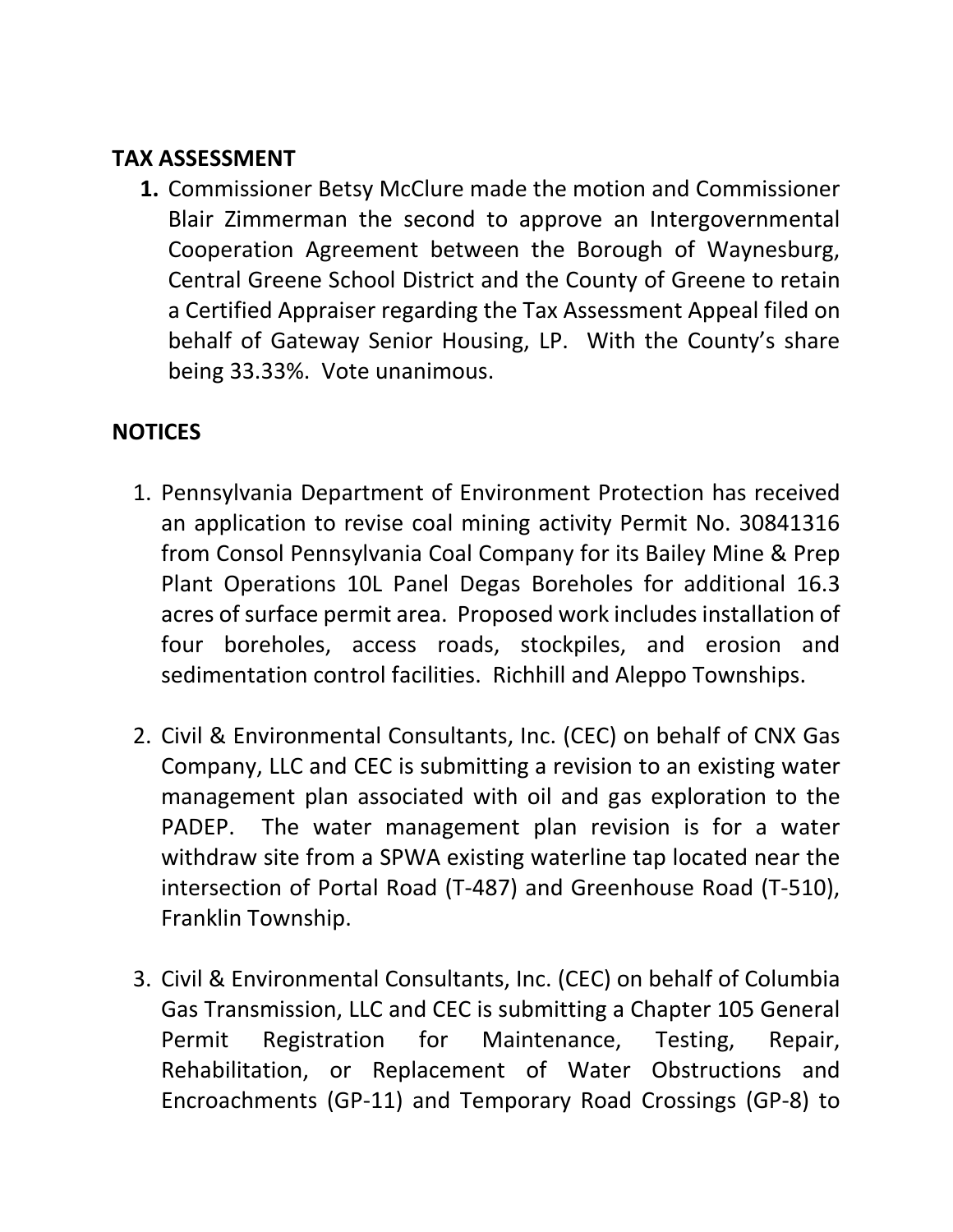the PADEP for floodway, stream, and wetland impacts associated with Line 35 Longwall Mining Mitigation – Harvey Mine Panel 4B, Morris Township.

- 4. Michael Baker International on behalf of Consol Pennsylvania Coal Company LLC is submitting a Chapter 105 Water Obstruction and Encroachment General Permit Application for construction activities to the PADEP associated with the Harvey Mine Bates Fork 5B Panel Augmentation Waterline – for installing two (2) waterlines across Dille Run and a temporary road crossing – Washington Township.
- 5. GAI Consultants, Inc., on behalf of Equitrans, L.P. is submitting a Chapter 105 Water Obstruction and Encroachment General Permit Registration, Section 401 Water Quality Certification, and Erosion and Sediment Control General Permit-3 for Earth Disturbance associated with oil and gas exploration, production, processing or treatment operations or transportation to the PADEP associated with the Ohio Valley Connector Expansion Project. Scope to include pipeline, aboveground facilities, access roads, cathodic protection, staging areas, and contractor/laydown years. Center, Gilmore, Jackson, and Washington Townships.
- 6. GAI Consultants, Inc., on behalf of EQM Gathering OPCO, LLC is submitting a major modification to the PADEP associated with the Cygrymus Compressor Station. Scope to include addition of two Taurus 70 turbines with additional mechanical and electrical equipment, new gravel area, gas pipeline, and slide repair. Gilmore Township.
- 7. GAI Consultants, Inc., on behalf of EQM Gathering OPCO, LLC is submitting an application to the PADEP associated with the Petraitis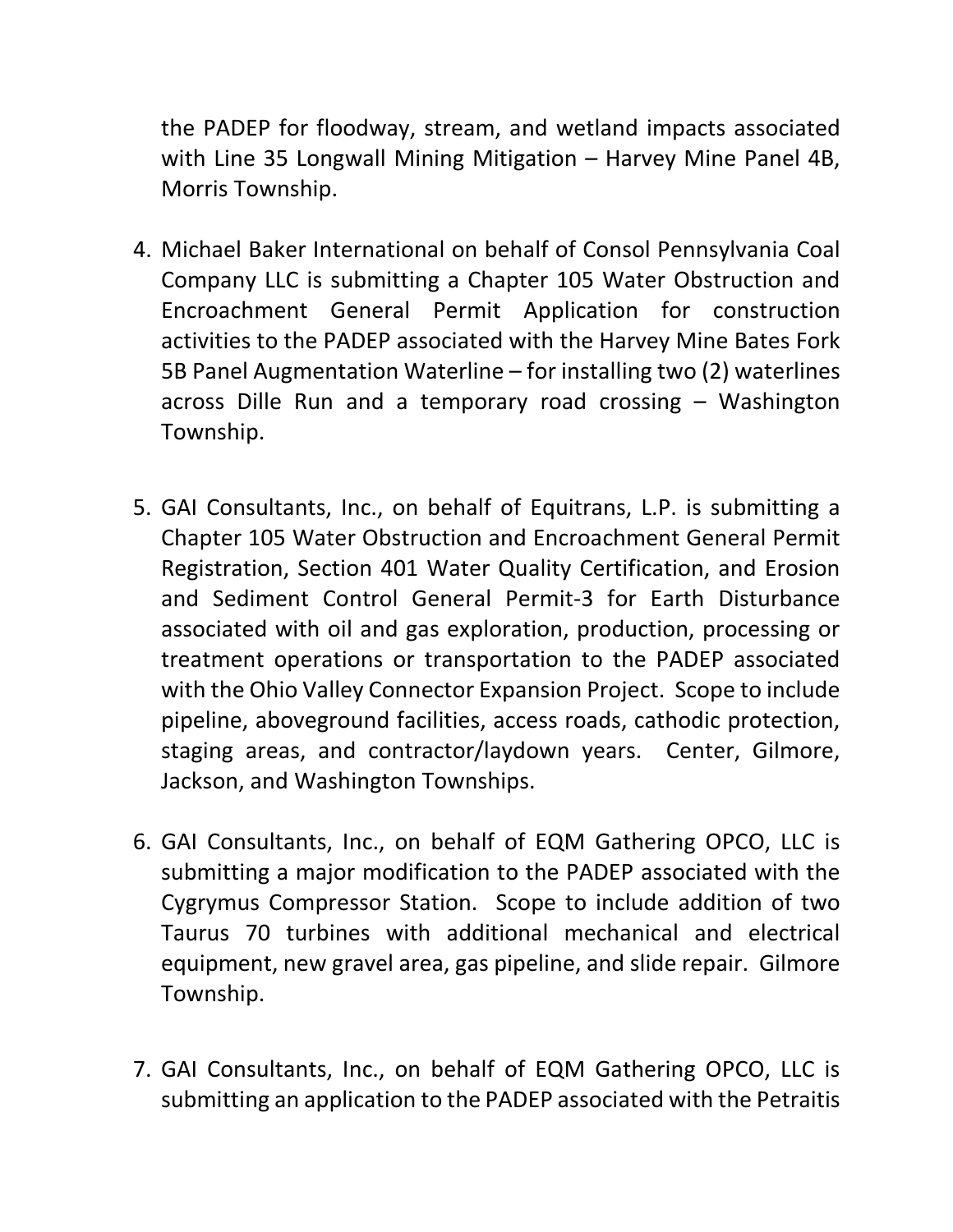Impoundment Reclamation Project. Scope to include reclamation of the Petraitis Impoundment and site reclamation. Washington Township.

- 8. Tetra Tech on behalf of EQM Gathering OPCO, LLC is submitting an application to the PADEP associated with Swarts Well 3623. Scope to include the plugging and abandon of the existing well as well as a temporary access road and site restoration. Washington Township.
- 9. Iron Senergy on behalf of Iron Cumberland, LLC (Cumberland Mine) will be conducting underground mining operations at the Cumberland Mine in the Pittsburgh seam of coal in Franklin, Jackson, Whiteley, Center and Wayne Townships.
- 10.Notification from the Federal Energy Regulatory Commission that Mr. Stefan Schadinger, P.O., PMP, of WSP was approved as the independent consultant to conduct inspection for the Lake Lynn Project No. P-2459.
- 11. Lake Russell Maple, LLC submitted an Emergency Action Plan, Surveillance, Warning and Evacuation Procedures related to Lake Russell Dam DEP Number D52-133. Freeing Run, Greene Township.
- 12. Langan on behalf of Shell Legacy Holdings LLC will be submitting a GP-11 application to the PADEP related to the Phase 2C Greene County Pipeline Tapping. Scope to include hand digging, tapping and then securing the half-inch tap hole with repair clamp and site reclamation. Franklin, Washington and Wayne Townships.